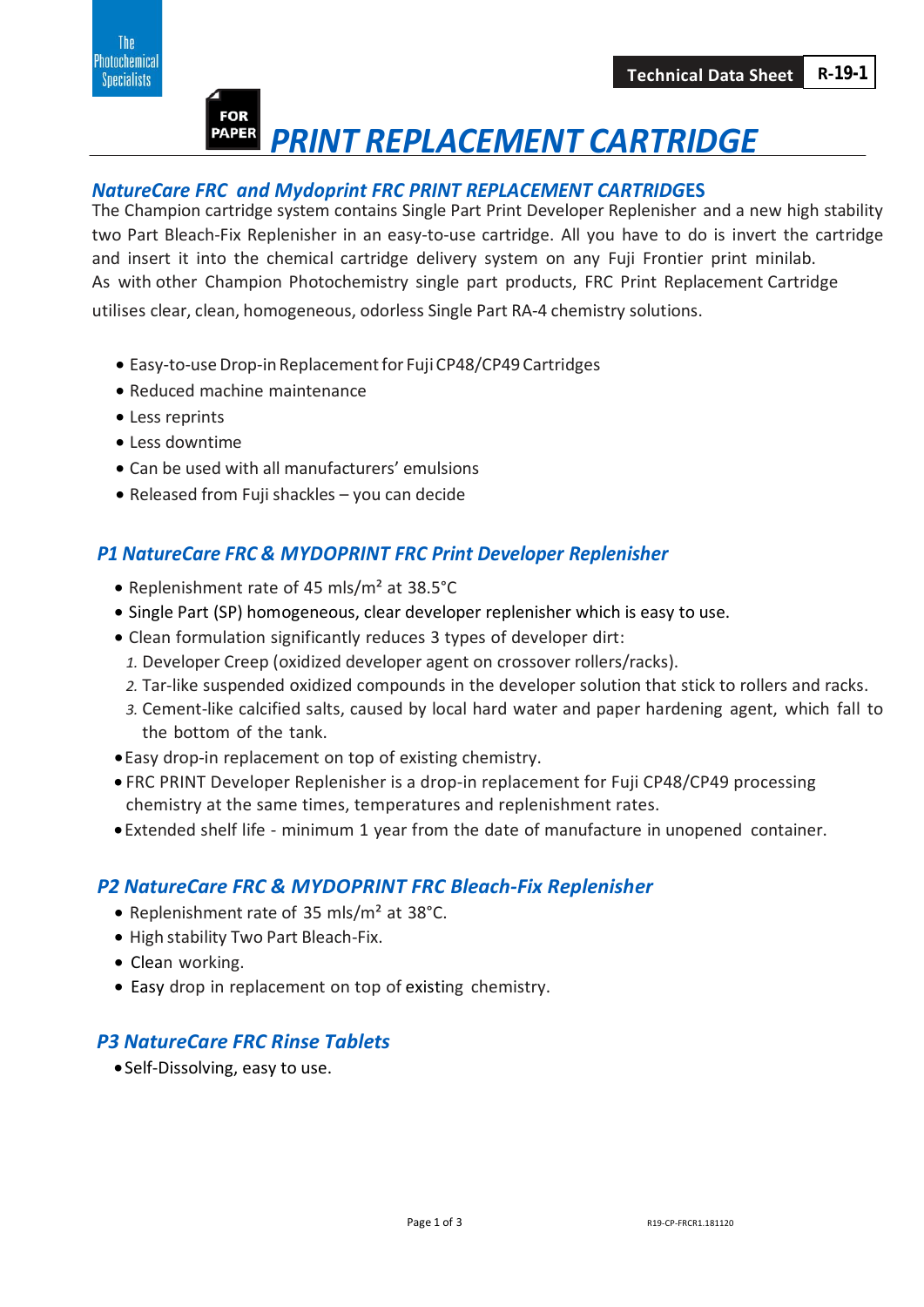| <b>PROCESS SPECIFICATIONS</b> |                |                                                   | **recommended starting point |                      | ***depends upon on # of wash tanks used |                                                                                         |
|-------------------------------|----------------|---------------------------------------------------|------------------------------|----------------------|-----------------------------------------|-----------------------------------------------------------------------------------------|
| Machine                       | Step           | <b>Processing Stage</b>                           | Processing<br>Time (Sec)     | Recommended<br>Temp. | Replenishment<br>Rate                   | Preparation of Working<br>Solution (1L)                                                 |
| Frontier 340<br>(CP 48)       | P <sub>1</sub> | <b>FRC</b> Print<br>Developer Replenisher         | 25                           | $45^{\circ}$ C       | $45 \pm m/s/m^{2**}$                    | 1) 80mls Starter<br>2) 842mls Water<br>3) 78mls Developer Concentrate                   |
|                               | P <sub>2</sub> | <b>FRC Print Bleach-Fix</b><br>Replenisher        | 25                           | $40^{\circ}$ C       | $35 + m/s/m^{2**}$                      | 1) 654mls Water<br>2) 173mls Part A Bleach-Fix Conc<br>3) 173mls Part B Bleach-Fix Conc |
|                               | P <sub>3</sub> | NatureCare Rinse Tablet                           | 25                           | $40^{\circ}$ C       | $215***$ mls/m <sup>2**</sup>           | One Tablet in 5L Water                                                                  |
| Frontier 350<br>(CP 48)       | P <sub>1</sub> | <b>FRC Print</b><br>Developer Replenisher         | 45                           | $38.5^{\circ}$ C     | $45 + m/s/m^{2**}$                      | 1) 80mls Starter<br>2) 842mls Water<br>3) 78mls Developer Concentrate                   |
|                               | P <sub>2</sub> | <b>FRC</b> Print<br><b>Bleach-Fix Replenisher</b> | 45                           | $38^{\circ}$ C       | $35 + m/s/m^{2**}$                      | 1) 654mls Water<br>2) 173mls Part A Bleach-Fix Conc<br>3) 173mls Part B Bleach-Fix Conc |
|                               | P <sub>3</sub> | NatureCare Rinse Tablet                           | 90                           | $38^{\circ}$ C       | $175***$ mls/m <sup>2**</sup>           | One Tablet in 5L Water                                                                  |
| Frontier 570<br>(CP 49)       | P <sub>1</sub> | <b>FRC Print Developer</b><br>Replenisher         | 19                           | $43^{\circ}$ C       | $45 + m/s/m^{2**}$                      | 1) 65mls Starter<br>2) 857mls Water<br>3) 78mls Developer Concentrate                   |
|                               | P <sub>2</sub> | <b>FRC</b> Print<br><b>Bleach-Fix Replenisher</b> | 19                           | $43^{\circ}$ C       | $35 + m/s/m^{2**}$                      | 1) 654mls Water<br>2) 173mls Part A Bleach-Fix Conc<br>3) 173mls Part B Bleach-Fix Conc |
|                               | P <sub>3</sub> | NatureCare Rinse Tablet                           | 19                           | $45^{\circ}$ C       | $175***$ + mls/m <sup>2**</sup>         | One Tablet in 5L Water                                                                  |

#### *CHEMISTRY SPECIFICATIONS*

|                     |                    | <b>P1</b> FRC Print Developer Replenisher | P2 FRC Bleach-Fix Replenisher |                         |  |
|---------------------|--------------------|-------------------------------------------|-------------------------------|-------------------------|--|
|                     | Seasoned Tank      | Replenisher Tank                          | Seasoned Tank                 | <b>Replenisher Tank</b> |  |
| pН                  | $10.30 + (-0.10)$  | $12.30 + (-0.10)$                         | $7.40 + (-0.25)$              | $5.80 + (-0.10)$        |  |
| $SD(21.1^{\circ}C)$ | $1.057 + (-0.010)$ | $1.035 + (-0.010)$                        | $1.115 + (-0.010)$            | $1.126 + (-0.010)$      |  |